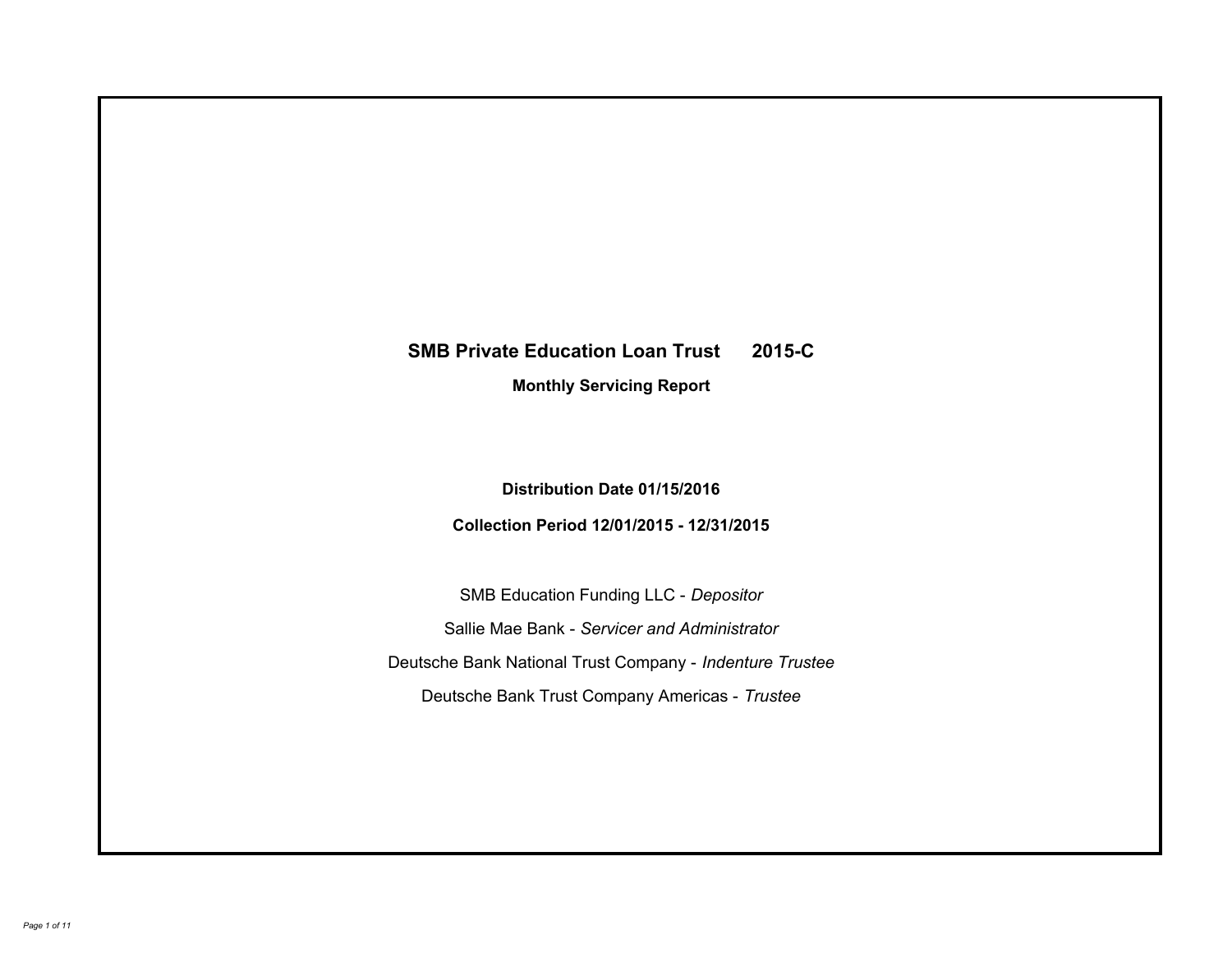A

| A         | <b>Student Loan Portfolio Characteristics</b>                              |                                                                                                     | <b>Settlement Date</b><br>10/27/2015 | 11/30/2015       | 12/31/2015                |
|-----------|----------------------------------------------------------------------------|-----------------------------------------------------------------------------------------------------|--------------------------------------|------------------|---------------------------|
|           | <b>Principal Balance</b>                                                   |                                                                                                     | \$693,787,197.00                     | \$694,031,790.86 | \$693,056,035.32          |
|           | Interest to be Capitalized Balance                                         |                                                                                                     | 55,852,621.68                        | 51,059,774.47    | 47,647,672.84             |
|           | Pool Balance                                                               |                                                                                                     | \$749,639,818.68                     | \$745,091,565.33 | \$740,703,708.16          |
|           | Weighted Average Coupon (WAC)                                              |                                                                                                     | 8.28%                                | 8.28%            | 8.48%                     |
|           | Weighted Average Remaining Term                                            |                                                                                                     | 127.00                               | 126.36           | 125.64                    |
|           | Number of Loans                                                            |                                                                                                     | 65,154                               | 64,975           | 64,733                    |
|           | Number of Borrowers                                                        |                                                                                                     | 45,614                               | 45,274           | 45,124                    |
|           | Pool Factor                                                                |                                                                                                     |                                      | 0.993932748      | 0.988079461               |
|           | Since Issued Total Constant Prepayment Rate (1)                            |                                                                                                     |                                      | 5.78%            | 6.01%                     |
| $\sf B$   | <b>Debt Securities</b>                                                     | <b>Cusip/Isin</b>                                                                                   | 12/15/2015                           |                  | 01/15/2016                |
|           | A1                                                                         | 78448RAA4                                                                                           | \$183,291,324.73                     |                  | \$176,432,323.69          |
|           | A <sub>2</sub> A                                                           | 78448RAB2                                                                                           | \$207,000,000.00                     |                  | \$207,000,000.00          |
|           | A <sub>2</sub> B                                                           | 78448RAC0                                                                                           | \$100,000,000.00                     |                  | \$100,000,000.00          |
|           | A <sub>3</sub>                                                             | 78448RAD8                                                                                           | \$75,000,000.00                      |                  | \$75,000,000.00           |
|           | B                                                                          | 78448RAE6                                                                                           | \$70,000,000.00                      |                  | \$70,000,000.00           |
|           | C                                                                          | 78448RAF3                                                                                           | \$50,000,000.00                      |                  | \$50,000,000.00           |
| ${\rm C}$ |                                                                            |                                                                                                     |                                      |                  |                           |
|           | <b>Certificates</b>                                                        | <b>Cusip/Isin</b>                                                                                   | 12/15/2015                           |                  | 01/15/2016                |
|           | Residual                                                                   | 78448R106                                                                                           |                                      | \$0.00           | \$100,000.00              |
|           |                                                                            |                                                                                                     |                                      |                  |                           |
| D         | <b>Account Balances</b>                                                    |                                                                                                     | 12/15/2015                           |                  | 01/15/2016                |
|           | Reserve Account Balance                                                    |                                                                                                     | \$1,884,455.00                       |                  | \$1,884,455.00            |
| E         | <b>Asset / Liability</b>                                                   |                                                                                                     | 12/15/2015                           |                  | 01/15/2016                |
|           |                                                                            |                                                                                                     |                                      |                  |                           |
|           | Overcollateralization Percentage<br>Specified Overcollateralization Amount |                                                                                                     | \$223,527,469.60                     | 8.03%            | 8.41%<br>\$222,211,112.45 |
|           | Actual Overcollateralization Amount                                        |                                                                                                     | \$59,800,240.60                      |                  | \$62,271,384.47           |
|           |                                                                            | (1) For additional information, see 'Since Issued CPR Methodology' found on page 11 of this report. |                                      |                  |                           |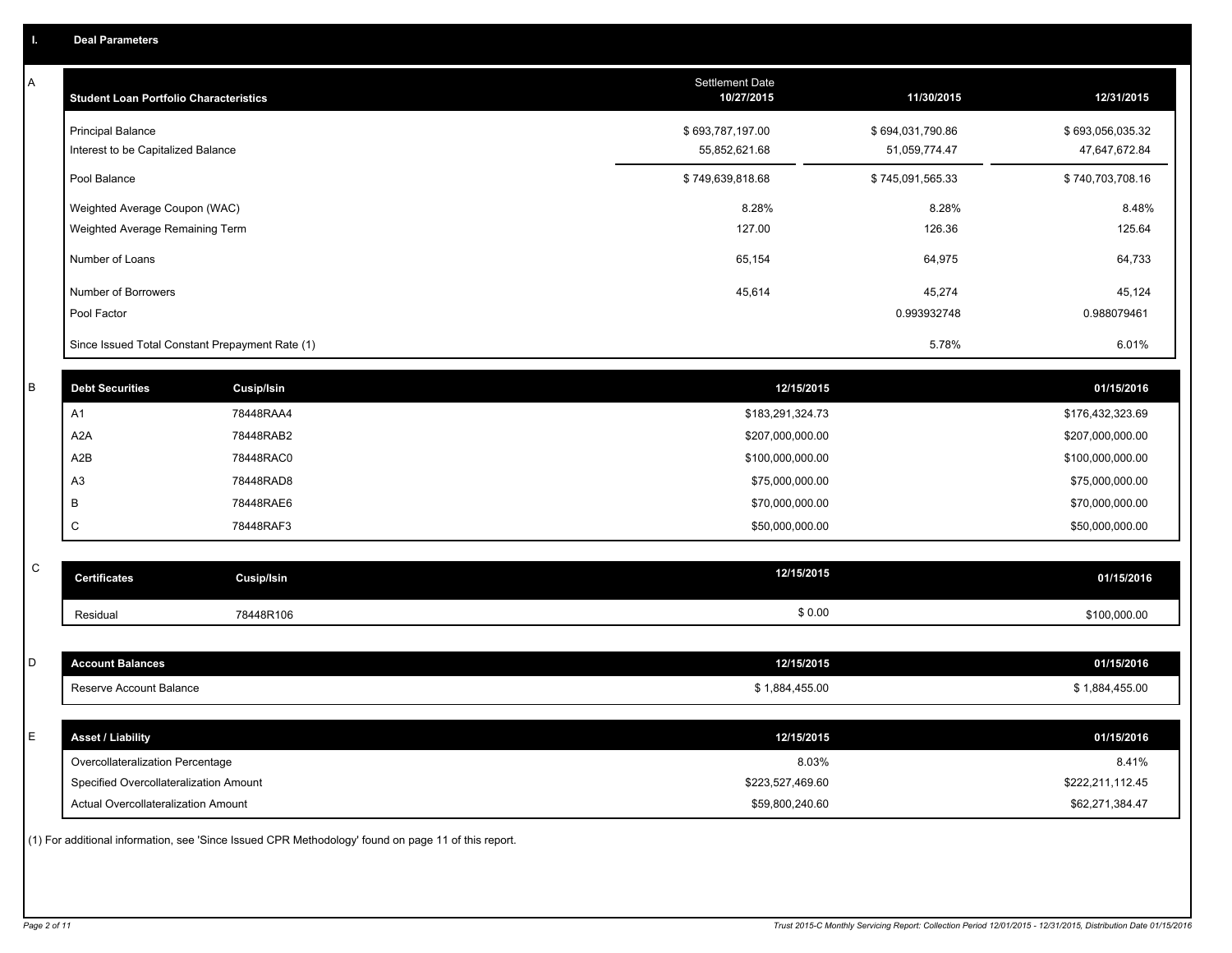### **II. 2015-C Trust Activity 12/01/2015 through 12/31/2015**

| Α | <b>Student Loan Principal Receipts</b>                           |                |  |
|---|------------------------------------------------------------------|----------------|--|
|   | <b>Borrower Principal</b>                                        | 6,329,474.37   |  |
|   | <b>Consolidation Activity Principal</b>                          | 0.00           |  |
|   | Seller Principal Reimbursement                                   | 0.00           |  |
|   | Servicer Principal Reimbursement                                 | 0.00           |  |
|   | Delinquent Principal Purchases by Servicer                       | 0.00           |  |
|   | <b>Other Principal Deposits</b>                                  | 0.00           |  |
|   | <b>Total Principal Receipts</b>                                  | \$6,329,474.37 |  |
| в | <b>Student Loan Interest Receipts</b>                            |                |  |
|   | Borrower Interest                                                | 2,384,784.22   |  |
|   | <b>Consolidation Activity Interest</b>                           | 0.00           |  |
|   | Seller Interest Reimbursement                                    | 0.00           |  |
|   | Servicer Interest Reimbursement                                  | 0.00           |  |
|   | Delinquent Interest Purchases by Servicer                        | 0.00           |  |
|   | <b>Other Interest Deposits</b>                                   | 0.00           |  |
|   | <b>Total Interest Receipts</b>                                   | \$2,384,784.22 |  |
| C | <b>Recoveries on Realized Losses</b>                             | \$91.45        |  |
| D | <b>Investment Income</b>                                         | \$2,289.11     |  |
| Ε | <b>Funds Borrowed from Next Collection Period</b>                | \$0.00         |  |
| F | <b>Funds Repaid from Prior Collection Period</b>                 | \$0.00         |  |
| G | Loan Sale or Purchase Proceeds                                   | \$0.00         |  |
| H | Initial Deposits to Distribution Account                         | \$0.00         |  |
|   | <b>Excess Transferred from Other Accounts</b>                    | \$0.00         |  |
| J | <b>Borrower Benefit Reimbursements</b>                           | \$0.00         |  |
| Κ | <b>Other Deposits</b>                                            | \$0.00         |  |
| L | <b>Other Fees Collected</b>                                      | \$0.00         |  |
| м | <b>AVAILABLE FUNDS</b>                                           | \$8,716,639.15 |  |
| N | Non-Cash Principal Activity During Collection Period             | \$5,353,718.83 |  |
| O | Aggregate Purchased Amounts by the Depositor, Servicer or Seller | \$0.00         |  |
| P | Aggregate Loan Substitutions                                     | \$0.00         |  |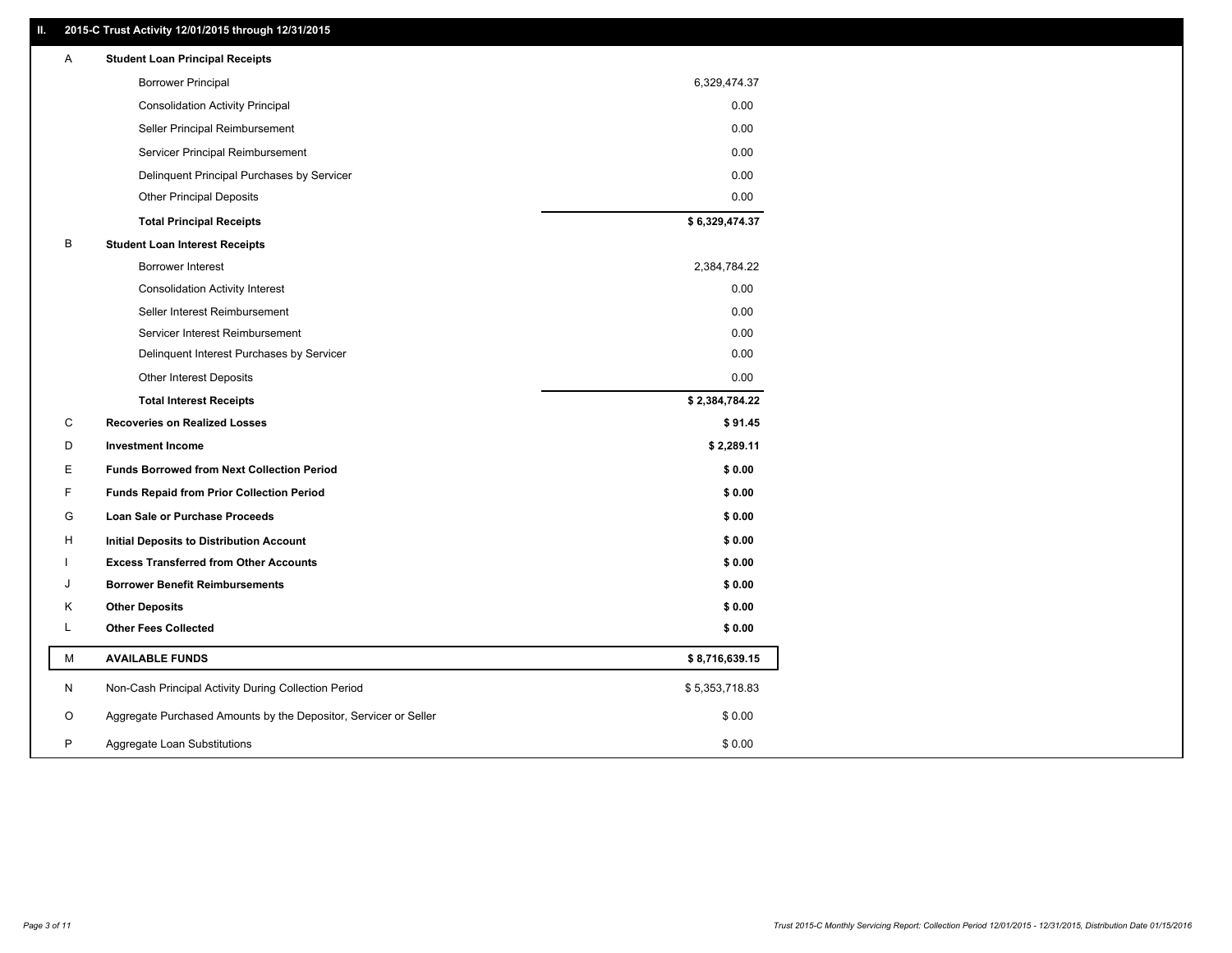|              |                       |                          |         |                  | <b>Loans by Repayment Status</b> |                            |                          |         |                  |                |                            |
|--------------|-----------------------|--------------------------|---------|------------------|----------------------------------|----------------------------|--------------------------|---------|------------------|----------------|----------------------------|
|              |                       |                          |         | 12/31/2015       |                                  |                            |                          |         | 11/30/2015       |                |                            |
|              |                       | <b>Wtd Avg</b><br>Coupon | # Loans | Principal        | % of Principal                   | % of Loans in<br>Repay (1) | <b>Wtd Avg</b><br>Coupon | # Loans | Principal        | % of Principal | % of Loans in<br>Repay (1) |
| INTERIM:     | IN SCHOOL             | 9.07%                    | 14,275  | \$150,011,402.17 | 21.645%                          | $-$ %                      | 8.87%                    | 14,867  | \$156,067,934.32 | 22.487%        | $-$ %                      |
|              | GRACE                 | 8.78%                    | 2,628   | \$26,968,573.18  | 3.891%                           | $-$ %                      | 8.60%                    | 3,672   | \$38,269,268.05  | 5.514%         | $-$ %                      |
|              | <b>DEFERMENT</b>      | 8.95%                    | 1,861   | \$16,914,168.48  | 2.441%                           | $-$ %                      | 8.67%                    | 1,834   | \$16,523,371.40  | 2.381%         | $-$ %                      |
| REPAYMENT:   | <b>CURRENT</b>        | 8.21%                    | 43,626  | \$469,692,414.66 | 67.771%                          | 94.096%                    | 7.99%                    | 42,761  | \$460,773,523.01 | 66.391%        | 95.364%                    |
|              | 31-60 DAYS DELINQUENT | 9.00%                    | 449     | \$4,942,266.34   | 0.713%                           | 0.990%                     | 8.88%                    | 339     | \$3,501,981.35   | 0.505%         | 0.725%                     |
|              | 61-90 DAYS DELINQUENT | 9.29%                    | 159     | \$1,544,875.81   | 0.223%                           | 0.309%                     | 9.22%                    | 180     | \$1,574,057.45   | 0.227%         | 0.326%                     |
|              | > 90 DAYS DELINQUENT  | 9.34%                    | 81      | \$789,140.53     | 0.114%                           | 0.158%                     | 9.12%                    | 37      | \$349,456.63     | 0.050%         | 0.072%                     |
|              | <b>FORBEARANCE</b>    | 8.76%                    | 1,654   | \$22,193,194.15  | 3.202%                           | 4.446%                     | 8.48%                    | 1,285   | \$16,972,198.65  | 2.445%         | 3.513%                     |
| <b>TOTAL</b> |                       |                          | 64,733  | \$693,056,035.32 | 100.00%                          | 100.00%                    |                          | 64,975  | \$694,031,790.86 | 100.00%        | 100.00%                    |

Percentages may not total 100% due to rounding  $^\star$ 

1 Loans classified in "Repayment" include any loan for which interim interest only, \$25 fixed payments or full principal and interest payments are due.

|                 |                                                                                                                            |                          |         |                  | <b>Loans by Borrower Status</b> |                                |                          |         |                  |                |                                |
|-----------------|----------------------------------------------------------------------------------------------------------------------------|--------------------------|---------|------------------|---------------------------------|--------------------------------|--------------------------|---------|------------------|----------------|--------------------------------|
|                 |                                                                                                                            |                          |         | 12/31/2015       |                                 |                                |                          |         | 11/30/2015       |                |                                |
|                 |                                                                                                                            | <b>Wtd Avg</b><br>Coupon | # Loans | Principal        | % of Principal                  | % of Loans in<br>P&I Repay (2) | <b>Wtd Avg</b><br>Coupon | # Loans | Principal        | % of Principal | % of Loans in<br>P&I Repay (2) |
| <b>INTERIM:</b> | IN SCHOOL                                                                                                                  | 8.72%                    | 28,193  | \$323,393,833.21 | 46.662%                         | $-$ %                          | 8.54%                    | 28,911  | \$331,295,549.83 | 47.735%        | $-$ %                          |
|                 | <b>GRACE</b>                                                                                                               | 8.47%                    | 4,642   | \$53,310,796.11  | 7.692%                          | $-$ %                          | 8.15%                    | 7,221   | \$83,286,709.19  | 12.000%        | $-$ %                          |
|                 | <b>DEFERMENT</b>                                                                                                           | 8.49%                    | 3,738   | \$34,846,338.94  | 5.028%                          | $-$ %                          | 8.23%                    | 3,682   | \$34,076,791.87  | 4.910%         | $-$ %                          |
| P&I REPAYMENT:  | <b>CURRENT</b>                                                                                                             | 8.10%                    | 25,940  | \$253,404,807.89 | 36.563%                         | 90.018%                        | 7.88%                    | 23,427  | \$224,102,690.19 | 32.290%        | 91.332%                        |
|                 | 31-60 DAYS DELINQUENT                                                                                                      | 9.13%                    | 360     | \$3,901,527.11   | 0.563%                          | 1.386%                         | 9.00%                    | 262     | \$2,678,997.78   | 0.386%         | 1.092%                         |
|                 | 61-90 DAYS DELINQUENT                                                                                                      | 9.38%                    | 133     | \$1,291,872.72   | 0.186%                          | 0.459%                         | 9.25%                    | 153     | \$1,289,589.38   | 0.186%         | 0.526%                         |
|                 | > 90 DAYS DELINQUENT                                                                                                       | 9.42%                    | 73      | \$713,665.19     | 0.103%                          | 0.254%                         | 9.11%                    | 34      | \$329,263.97     | 0.047%         | 0.134%                         |
|                 | FORBEARANCE                                                                                                                | 8.76%                    | 1,654   | \$22,193,194.15  | 3.202%                          | 7.884%                         | 8.48%                    | 1,285   | \$16,972,198.65  | 2.445%         | 6.917%                         |
| <b>TOTAL</b>    |                                                                                                                            |                          | 64,733  | \$693,056,035.32 | 100.00%                         | 100.00%                        |                          | 64,975  | \$694,031,790.86 | 100.00%        | 100.00%                        |
|                 | Percentages may not total 100% due to rounding                                                                             |                          |         |                  |                                 |                                |                          |         |                  |                |                                |
| $\mathbf{2}$    | Loans classified in "P&I Repayment" includes only those loans for which scheduled principal and interest payments are due. |                          |         |                  |                                 |                                |                          |         |                  |                |                                |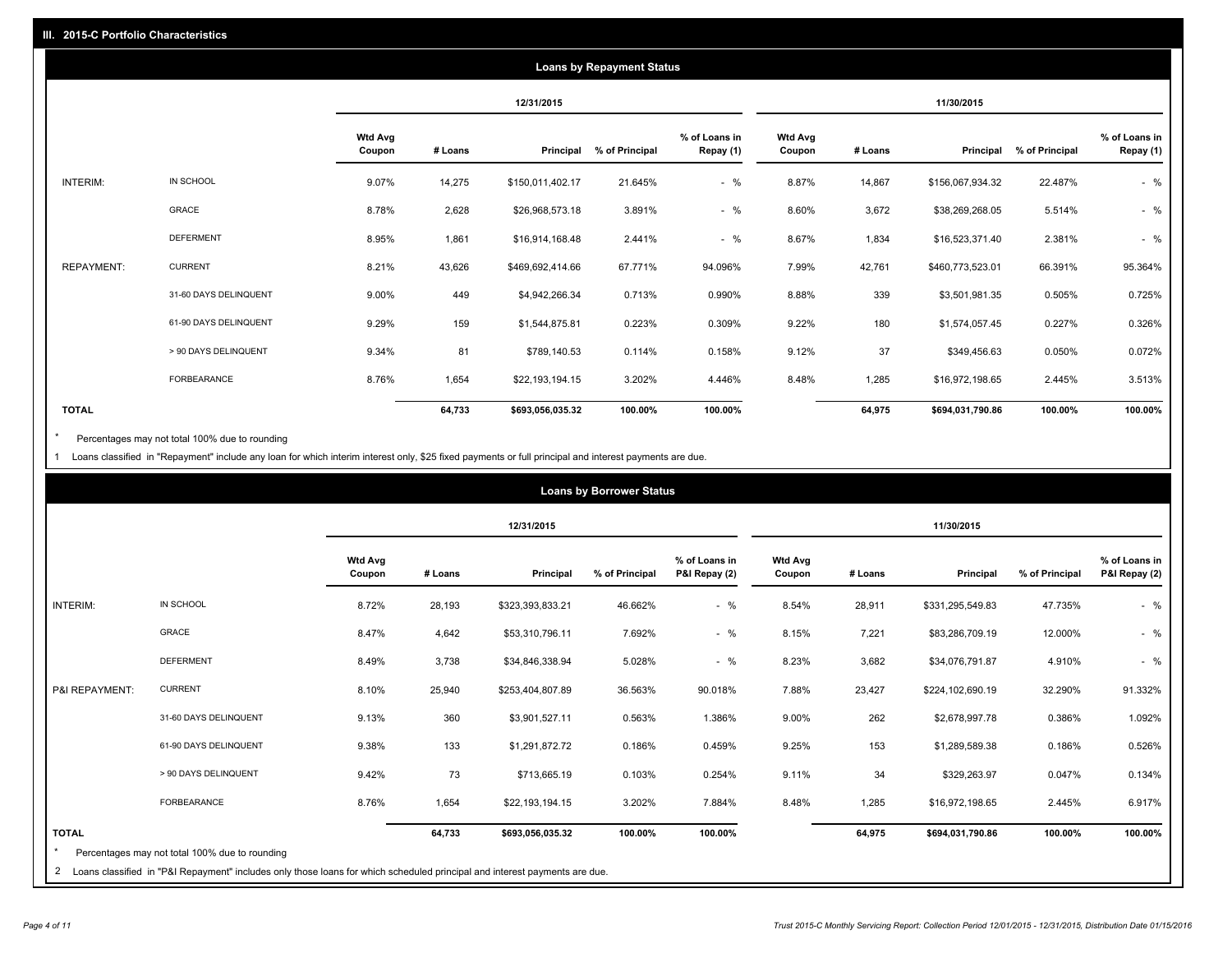|                                                                                                  | 12/31/2015       | 11/30/2015       |
|--------------------------------------------------------------------------------------------------|------------------|------------------|
| Pool Balance                                                                                     | \$740,703,708.16 | \$745,091,565.33 |
| Total # Loans                                                                                    | 64,733           | 64,975           |
| Total # Borrowers                                                                                | 45,124           | 45,274           |
| Weighted Average Coupon                                                                          | 8.48%            | 8.28%            |
| Weighted Average Remaining Term                                                                  | 125.64           | 126.36           |
| Percent of Pool - Cosigned                                                                       | 92.4%            | 92.4%            |
| Percent of Pool - Non Cosigned                                                                   | 7.6%             | 7.6%             |
| Borrower Interest Accrued for Period                                                             | \$4,822,741.28   | \$5,413,577.16   |
| <b>Outstanding Borrower Interest Accrued</b>                                                     | \$50,605,791.67  | \$53,746,721.41  |
| Gross Principal Realized Loss - Periodic                                                         | \$184,900.94     | \$120,109.42     |
| Gross Principal Realized Loss - Cumulative                                                       | \$305,010.36     | \$120,109.42     |
| Recoveries on Realized Losses - Periodic                                                         | \$91.45          | \$0.00           |
| Recoveries on Realized Losses - Cumulative                                                       | \$91.45          | \$0.00           |
| Net Losses - Periodic                                                                            | \$184,809.49     | \$120,109.42     |
| Net Losses - Cumulative                                                                          | \$304,918.91     | \$120,109.42     |
| Non-Cash Principal Activity - Capitalized Interest                                               | \$5,539,751.55   | \$7,224,345.52   |
| Since Issued Total Constant Prepayment Rate (CPR) (1)                                            | 6.01%            | 5.78%            |
| <b>Loan Substitutions</b>                                                                        | \$0.00           | \$0.00           |
| <b>Cumulative Loan Substitutions</b>                                                             | \$0.00           | \$0.00           |
| <b>Unpaid Servicing Fees</b>                                                                     | \$0.00           | \$0.00           |
| <b>Unpaid Administration Fees</b>                                                                | \$0.00           | \$0.00           |
| <b>Unpaid Carryover Servicing Fees</b>                                                           | \$0.00           | \$0.00           |
| Note Interest Shortfall                                                                          | \$0.00           | \$0.00           |
| Loans in Modification                                                                            | \$353,817.39     | \$296,815.33     |
| % of Loans in Modification as a % of Loans in Repayment (P&I)                                    | 0.13%            | 0.12%            |
|                                                                                                  |                  |                  |
| % Annualized Gross Principal Realized Loss - Periodic as a %<br>of Loans in Repayment (P&I) * 12 | 0.79%            | 0.59%            |
| % Gross Principal Realized Loss - Cumulative as a % of<br>Original Pool Balance                  | 0.04%            | 0.02%            |

(1) For additional information, see 'Since Issued CPR Methodology' found on page 11 of this report.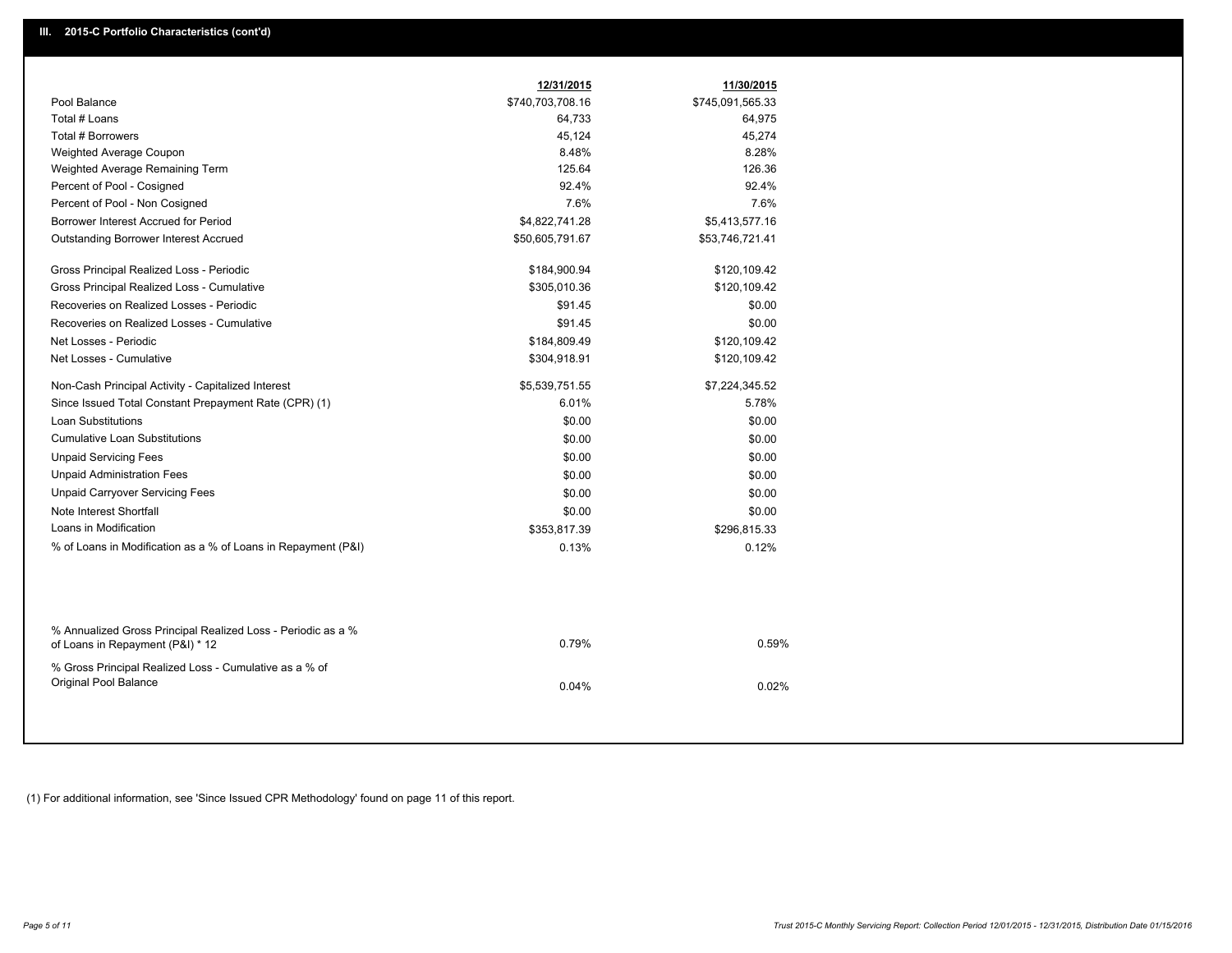#### **Loan Program**  A

|                                    | Weighted<br><b>Average Coupon</b> | # LOANS | <b>\$ AMOUNT</b> | $%$ *    |
|------------------------------------|-----------------------------------|---------|------------------|----------|
| - Smart Option Interest-Only Loans | 7.48%                             | 14,908  | \$144,521,987.41 | 20.853%  |
| - Smart Option Fixed Pay Loans     | 8.45%                             | 17,394  | \$221,264,901.76 | 31.926%  |
| - Smart Option Deferred Loans      | 8.91%                             | 32,431  | \$327,269,146.15 | 47.221%  |
| - Other Loan Programs              | $0.00\%$                          | 0       | \$0.00           | 0.000%   |
| <b>Total</b>                       | 8.48%                             | 64,733  | \$693,056,035.32 | 100.000% |

\* Percentages may not total 100% due to rounding

B

C

**Index Type**

|                       | Weighted<br><b>Average Coupon</b> | # LOANS | <b>S AMOUNT</b>  | $%$ *     |
|-----------------------|-----------------------------------|---------|------------------|-----------|
| - Fixed Rate Loans    | 9.83%                             | 10.833  | \$126,848,772.71 | 18.303%   |
| - LIBOR Indexed Loans | 8.18%                             | 53,900  | \$566,207,262.61 | 81.697%   |
| - Other Index Rates   | $0.00\%$                          | 0       | \$0.00           | $0.000\%$ |
| Total                 | 8.48%                             | 64,733  | \$693,056,035.32 | 100.000%  |

\* Percentages may not total 100% due to rounding

## **Weighted Average Recent FICO**

| (2)<br>Wtd Avg Recent FICO Band | # LOANS      | <b>\$ AMOUNT</b>                | $%$ *             |
|---------------------------------|--------------|---------------------------------|-------------------|
| $0 - 639$                       | 2,802        | \$23,968,908.09                 | 3.458%            |
| 640 - 669                       | 3,585        | \$33,832,530.99                 | 4.882%            |
| 670 - 699                       | 8,180        | \$80,911,697.69                 | 11.675%           |
| 700 - 739<br>$740 +$            | 15,951       | \$170,528,015.20                | 24.605%           |
| N/A(1)                          | 34,201<br>14 | \$383,720,070.10<br>\$94,813.25 | 55.366%<br>0.014% |
| <b>Total</b>                    | 64,733       | \$693,056,035.32                | 100.000%          |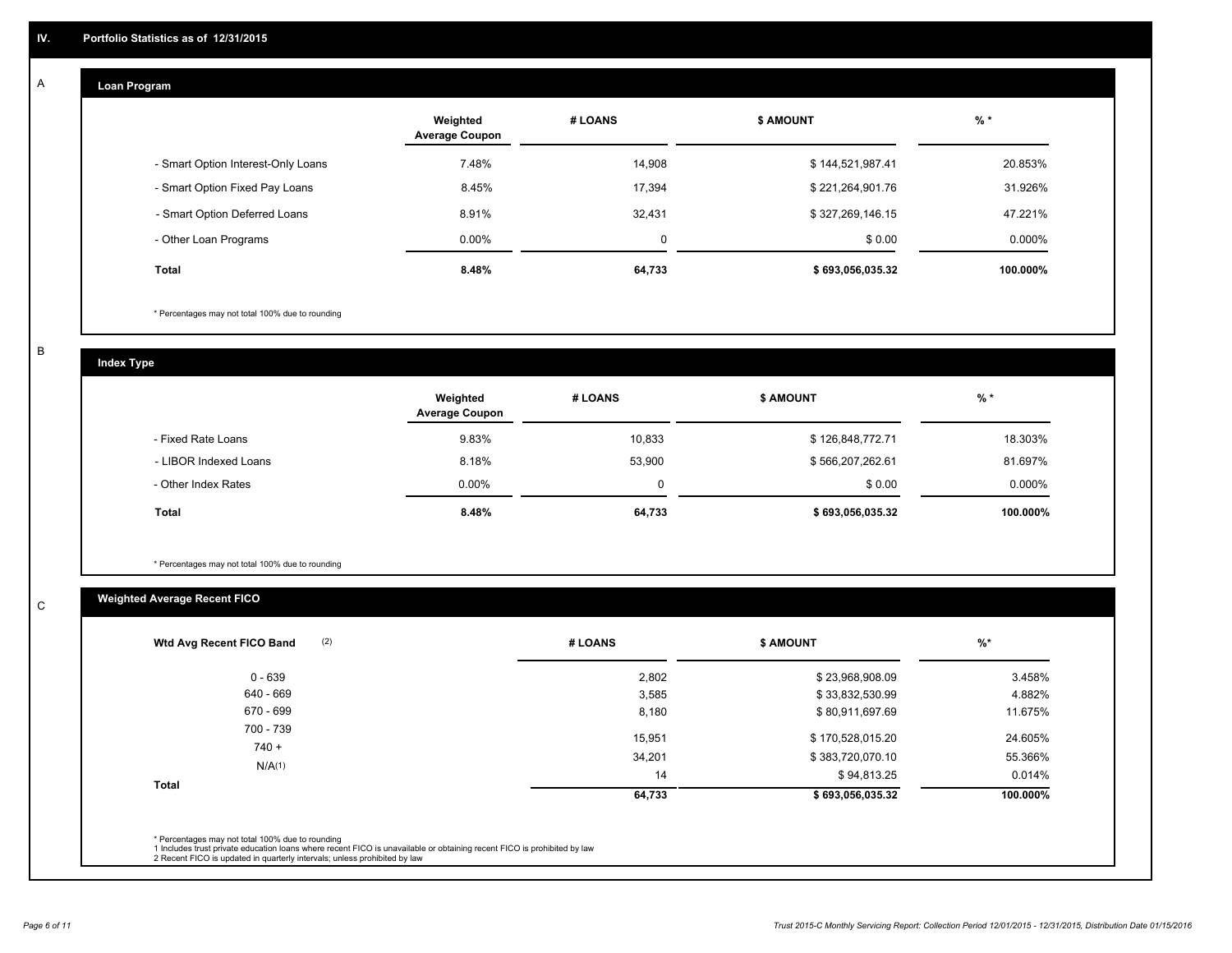| V. | 2015-C Reserve Account and Principal Distribution Calculations                                                                                                                |                  |  |
|----|-------------------------------------------------------------------------------------------------------------------------------------------------------------------------------|------------------|--|
| А. | <b>Reserve Account</b>                                                                                                                                                        |                  |  |
|    | Specified Reserve Account Balance                                                                                                                                             | \$1,884,455.00   |  |
|    | Actual Reserve Account Balance                                                                                                                                                | \$1,884,455.00   |  |
| В. | <b>Principal Distribution Amount</b>                                                                                                                                          |                  |  |
|    | Class A Notes Outstanding<br>i.                                                                                                                                               | \$565,291,324.73 |  |
|    | Pool Balance<br>ii.                                                                                                                                                           | \$740,703,708.16 |  |
|    | iii.<br><b>First Priority Principal Distribution Amount</b>                                                                                                                   | \$0.00           |  |
|    | Class A and B Notes Outstanding<br>iv.                                                                                                                                        | \$635,291,324.73 |  |
|    | First Priority Principal Distribution Amount<br>v.                                                                                                                            | \$0.00           |  |
|    | Pool Balance<br>vi.                                                                                                                                                           | \$740,703,708.16 |  |
|    | Specified Overcollateralization Amount<br>vii.                                                                                                                                | \$222,211,112.45 |  |
|    | viii. Regular Principal Distribution Amount                                                                                                                                   | \$116,798,729.02 |  |
|    |                                                                                                                                                                               |                  |  |
|    | Pool Balance<br>ix.                                                                                                                                                           | \$740,703,708.16 |  |
|    | First Priority Principal Distribution Amount<br>х.                                                                                                                            | \$0.00           |  |
|    | Regular Principal Distribution Amount<br>xi.                                                                                                                                  | \$116,798,729.02 |  |
|    | Available Funds (after payment of waterfall items A through J) *<br>xii.                                                                                                      | \$0.00           |  |
|    | xiii. Additional Principal Distribution Amount (min(ix - x - xi, xiii))                                                                                                       | \$0.00           |  |
|    | * Represents 100% of value, if the principal balance of the pool is less than 10% of initial principal balance of the pool or the Class A and Class B notes are reduced to 0. |                  |  |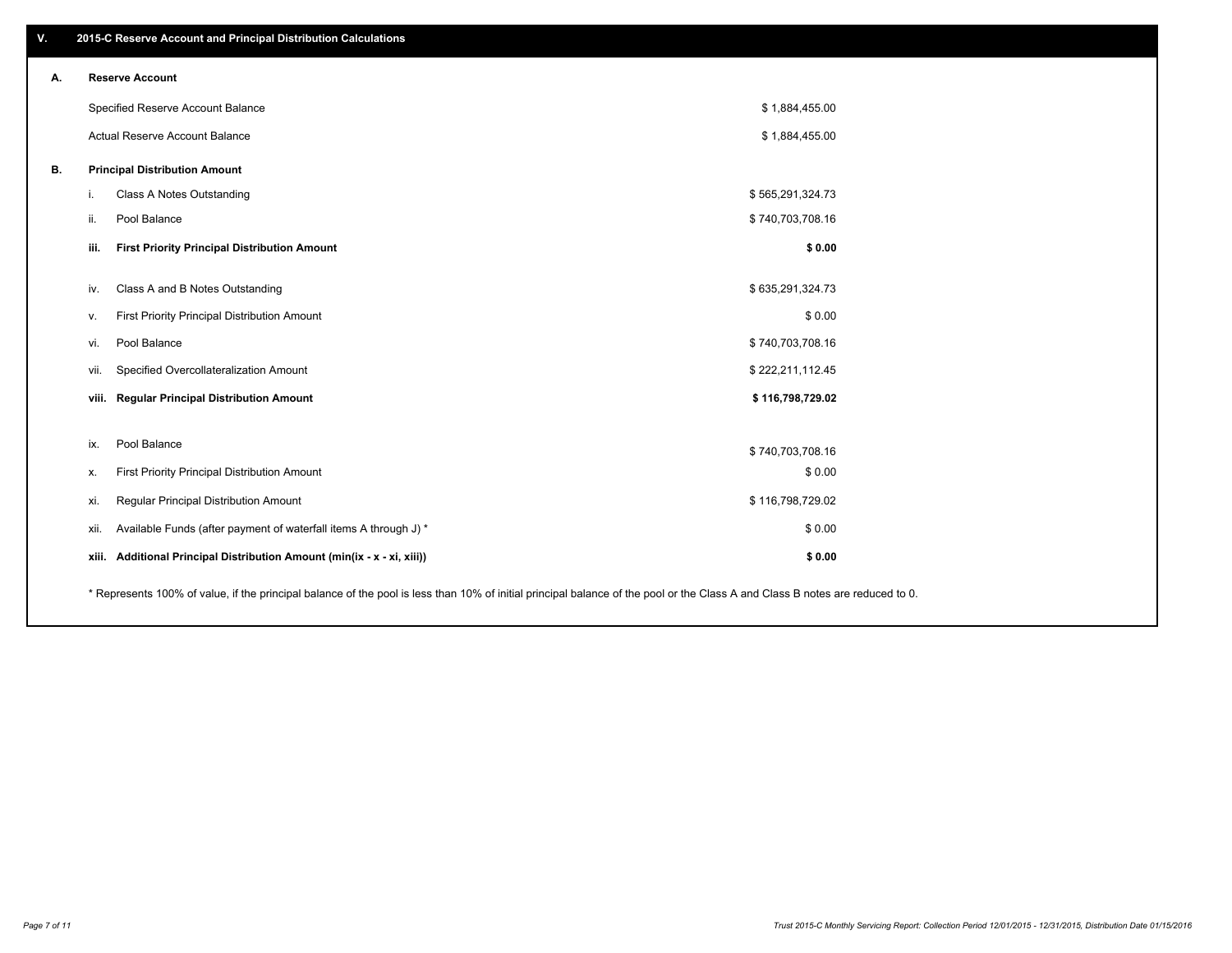|    |                                                                                   | Paid                 | <b>Funds Balance</b>             |
|----|-----------------------------------------------------------------------------------|----------------------|----------------------------------|
|    | <b>Total Available Funds</b>                                                      |                      | \$8,716,639.15                   |
| A  | <b>Trustee Fees</b>                                                               | \$29,981.80          | \$8,686,657.35                   |
| B  | <b>Servicing Fees</b>                                                             | \$462,769.09         | \$8,223,888.26                   |
| C  | i. Administration Fees<br>ii. Unreimbursed Administrator Advances plus any Unpaid | \$8,333.00<br>\$0.00 | \$8,215,555.26<br>\$8,215,555.26 |
| D  | Class A Noteholders Interest Distribution Amount                                  | \$964,887.55         | \$7,250,667.71                   |
| Е  | First Priority Principal Payment                                                  | \$0.00               | \$7,250,667.71                   |
| F  | Class B Noteholders Interest Distribution Amount                                  | \$204,166.67         | \$7,046,501.04                   |
| G  | Class C Noteholders Interest Distribution Amount                                  | \$187,500.00         | \$6,859,001.04                   |
| H  | Reinstatement Reserve Account                                                     | \$0.00               | \$6,859,001.04                   |
|    | <b>Regular Principal Distribution</b>                                             | \$6,859,001.04       | \$0.00                           |
| J  | <b>Carryover Servicing Fees</b>                                                   | \$0.00               | \$0.00                           |
| Κ  | Additional Principal Distribution Amount                                          | \$0.00               | \$0.00                           |
| L. | <b>Unpaid Expenses of Trustee</b>                                                 | \$0.00               | \$0.00                           |
| M  | Unpaid Expenses of Administrator                                                  | \$0.00               | \$0.00                           |
| N  | Remaining Funds to the Residual Certificateholders                                | \$0.00               | \$0.00                           |

### **Waterfall Conditions**

|      | Pool Balance                                                                       | \$740,703,708.16 |  |
|------|------------------------------------------------------------------------------------|------------------|--|
| ii.  | Class A and B Notes Outstanding                                                    | \$635,291,324.73 |  |
| iii. | Class C Noteholders' Interest Distribution Ratio (i / ii)                          | 116.59%          |  |
| iv.  | Minimum Ratio                                                                      | 110.00%          |  |
| v.   | Is the Class C Noteholders' Interest Distribution Condition Satisfied (iii $>$ iv) | v                |  |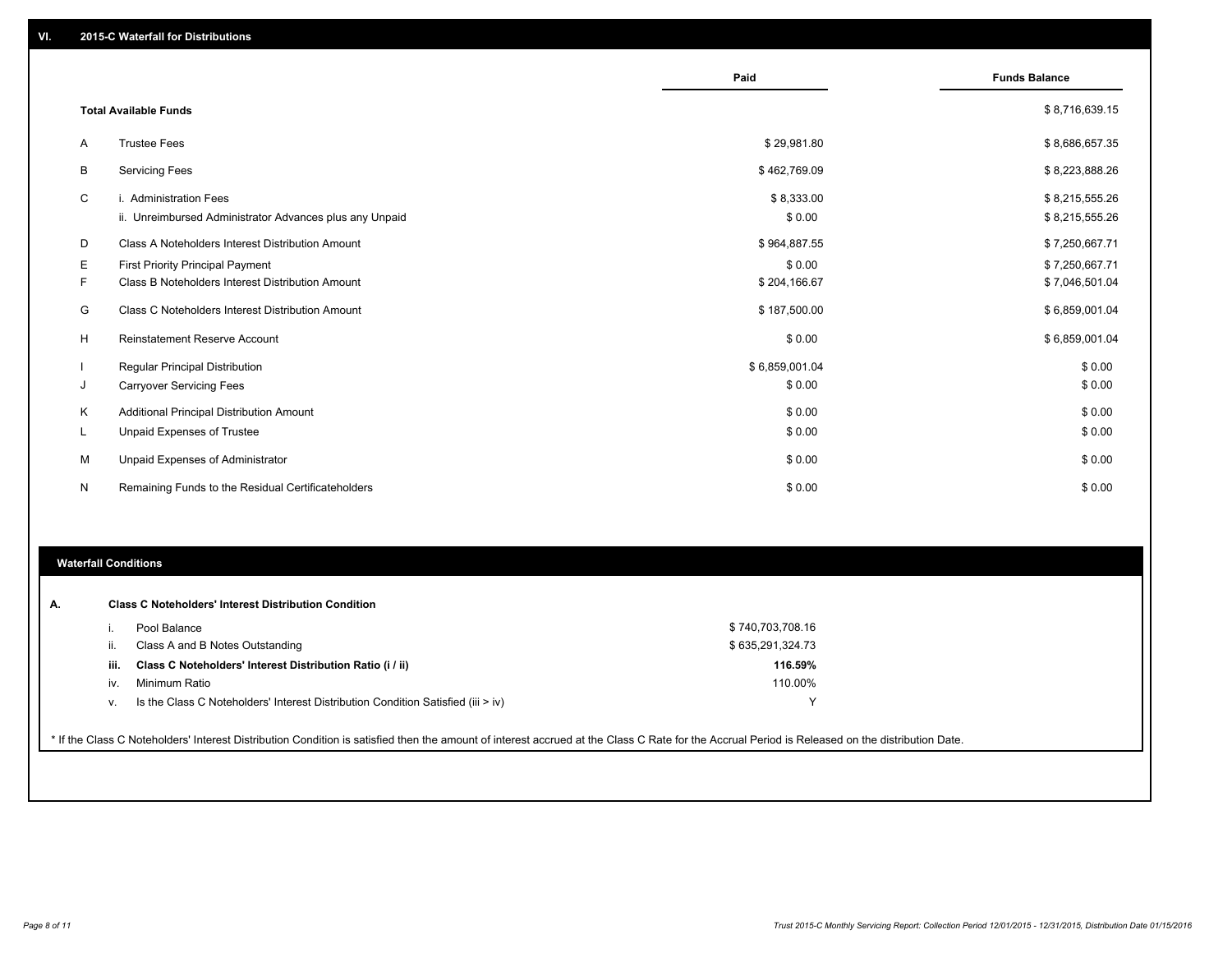| <b>Distribution Amounts</b>                                |                         |                         |                         |
|------------------------------------------------------------|-------------------------|-------------------------|-------------------------|
|                                                            | A1                      | A <sub>2</sub> A        | A <sub>2</sub> B        |
| Cusip/Isin                                                 | 78448RAA4               | 78448RAB2               | 78448RAC0               |
| <b>Beginning Balance</b>                                   | \$183,291,324.73        | \$207,000,000.00        | \$100,000,000.00        |
| Index                                                      | <b>LIBOR</b>            | <b>FIXED</b>            | <b>LIBOR</b>            |
| Spread/Fixed Rate                                          | 0.90%                   | 2.75%                   | 1.40%                   |
| Record Date (Days Prior to Distribution)                   | 1 NEW YORK BUSINESS DAY | 1 NEW YORK BUSINESS DAY | 1 NEW YORK BUSINESS DAY |
| Accrual Period Begin                                       | 12/15/2015              | 12/15/2015              | 12/15/2015              |
| <b>Accrual Period End</b>                                  | 1/15/2016               | 1/15/2016               | 1/15/2016               |
| Daycount Fraction                                          | 0.08611111              | 0.08333333              | 0.08611111              |
| Interest Rate*                                             | 1.23050%                | 2.75000%                | 1.73050%                |
| <b>Accrued Interest Factor</b>                             | 0.001059597             | 0.002291667             | 0.001490153             |
| <b>Current Interest Due</b>                                | \$194,214.98            | \$474,375.00            | \$149,015.28            |
| Interest Shortfall from Prior Period Plus Accrued Interest | $\frac{1}{2}$           | $\mathsf{\$}$ -         | $\mathsf{\$}$ -         |
| <b>Total Interest Due</b>                                  | \$194,214.98            | \$474,375.00            | \$149,015.28            |
| <b>Interest Paid</b>                                       | \$194,214.98            | \$474,375.00            | \$149,015.28            |
| <b>Interest Shortfall</b>                                  | $S -$                   | $\mathsf{\$}$ -         | $$ -$                   |
| <b>Principal Paid</b>                                      | \$6,859,001.04          | $\mathsf{\$}$ -         | $S -$                   |
| <b>Ending Principal Balance</b>                            | \$176,432,323.69        | \$207,000,000.00        | \$100,000,000.00        |
| Paydown Factor                                             | 0.034467342             | 0.000000000             | 0.000000000             |
| <b>Ending Balance Factor</b>                               | 0.886594591             | 1.000000000             | 1.000000000             |

\* Pay rates for Current Distribution. For the interest rates applicable to the next distribution date, please see https://www.salliemae.com/about/investors/data/SMBabrate.txt.

**VII. 2015-C Distributions**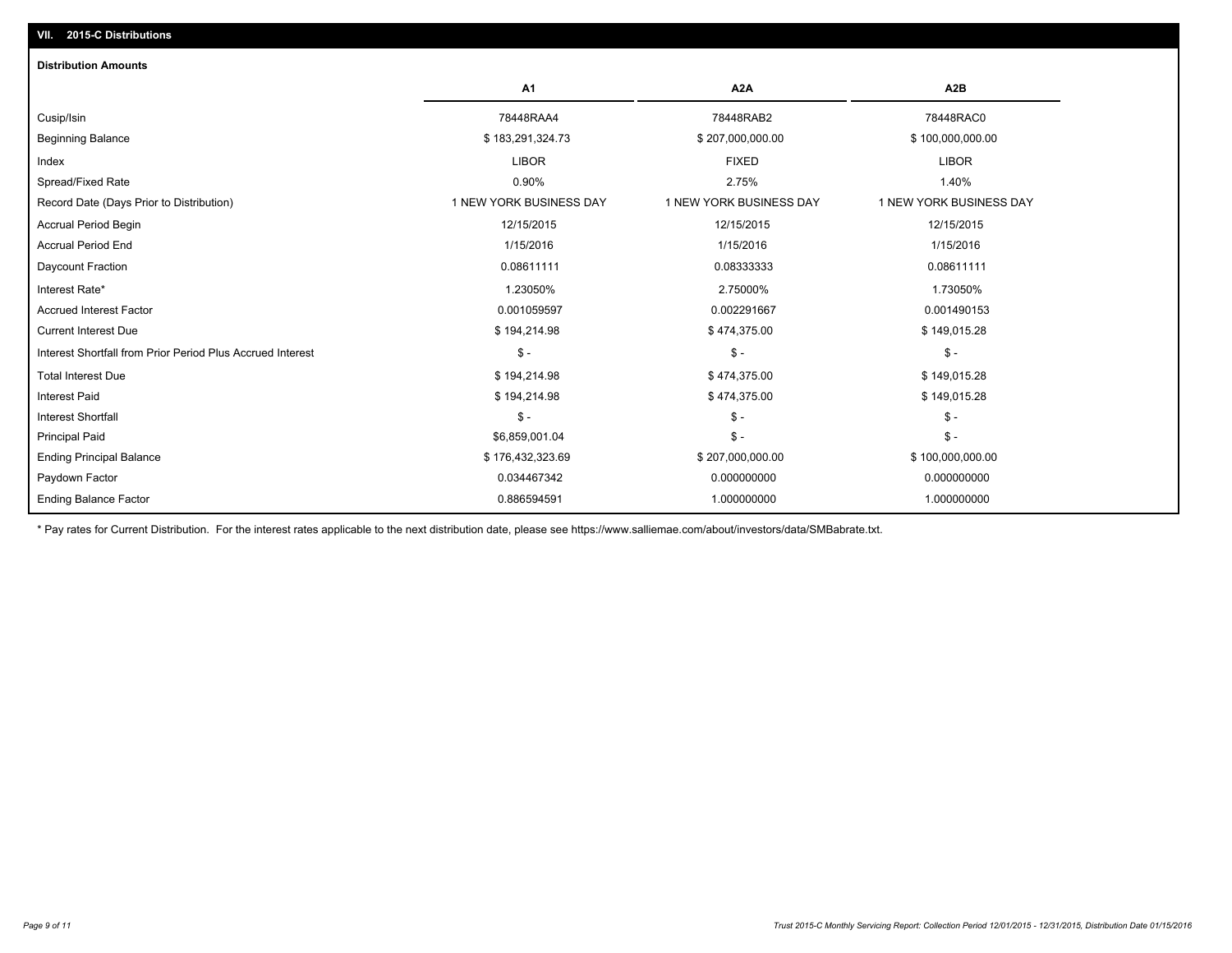| A3                      | в                       | c                       |
|-------------------------|-------------------------|-------------------------|
| 78448RAD8               | 78448RAE6               | 78448RAF3               |
| \$75,000,000.00         | \$70,000,000.00         | \$50,000,000.00         |
| <b>LIBOR</b>            | <b>FIXED</b>            | <b>FIXED</b>            |
| 1.95%                   | 3.50%                   | 4.50%                   |
| 1 NEW YORK BUSINESS DAY | 1 NEW YORK BUSINESS DAY | 1 NEW YORK BUSINESS DAY |
| 12/15/2015              | 12/15/2015              | 12/15/2015              |
| 1/15/2016               | 1/15/2016               | 1/15/2016               |
| 0.08611111              | 0.08333333              | 0.08333333              |
| 2.28050%                | 3.50000%                | 4.50000%                |
| 0.001963764             | 0.002916667             | 0.003750000             |
| \$147,282.29            | \$204,166.67            | \$187,500.00            |
| \$ -                    | $S -$                   | $\mathsf{\$}$ -         |
| \$147,282.29            | \$204,166.67            | \$187,500.00            |
| \$147,282.29            | \$204,166.67            | \$187,500.00            |
| $S -$                   | $S -$                   | $\mathcal{S}$ -         |
| $S -$                   | $S -$                   | $\mathbb{S}$ -          |
| \$75,000,000.00         | \$70,000,000.00         | \$50,000,000.00         |
| 0.000000000             | 0.000000000             | 0.000000000             |
| 1.000000000             | 1.000000000             | 1.000000000             |
|                         |                         |                         |

\* Pay rates for Current Distribution. For the interest rates applicable to the next distribution date, please see https://www.salliemae.com/about/investors/data/SMBabrate.txt.

**VII. 2015-C Distributions**